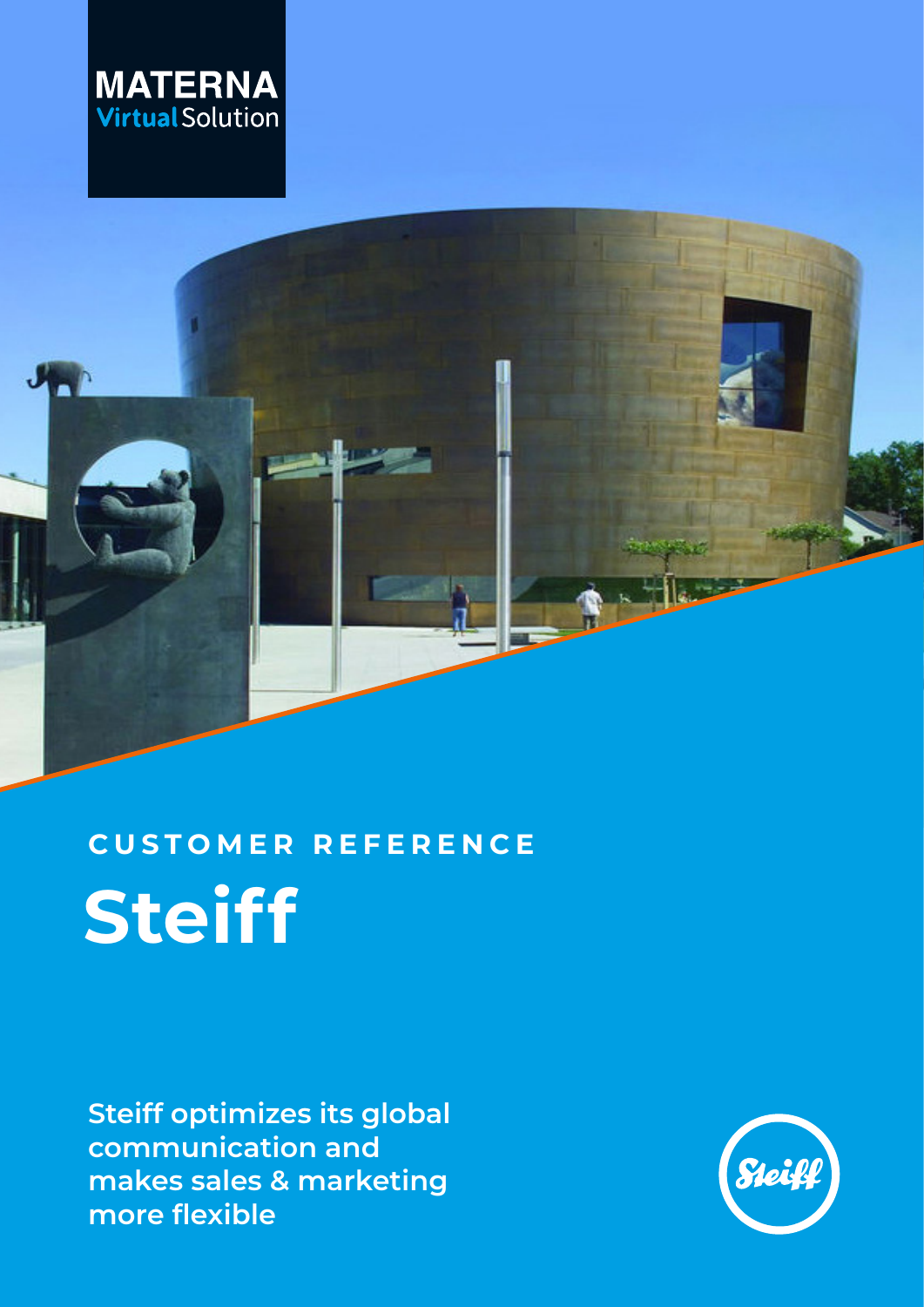

**KNOPF IM OHR** 



Based in the town of Giengen in Baden-Wuerttemberg, Margarete Steiff GmbH is the world's most famous manufacturer of toys and stuffed animals and has garnered a reputation over the last 135 years for meeting the highest quality and safety standards, its superb design, and the use of excellent materials. When Margarete Steiff invented her first baby elephant in 1880 (originally designed as a pincushion!) and watched it advance to become a favorite toy, she quickly realized how important it was to give children high-quality toys with thoughtful designs. Her guiding principle was 'For children only the best will do.' This has become the company's mission statement. Founded in 1880, Steiff now has around 1,700 employees.

#### The Challenge

Employees at Margarete Steiff GmbH repeatedly voiced their desire to access company data – particularly emails and appointments – when out of the office. Up to this point, it was theoretically possible to access such information via notebooks, but the process was inconvenient. Even if they only wanted to check their emails quickly, employees had to open their notebooks and search for a Wi-Fi connection – that was not always available. Interruptions to the workflow were extremely common and time was not being used efficiently.

The answer was obvious – the company required a solution that would enable employees to call up company data on their smartphones. This would make the workflow more convenient and considerably faster.

In principle, it was a simple step when it came to company-owned smartphones. But how could Steiff make the required data available to the ten or so employees who used their own personal smartphones?

Keeping company and private data separate was not the question, of course – not merely to ensure the future of the company's BYOD policy, but also to comply with data protection regulations.

The process also relied on support from Steiff's work council, particularly with regard to IT controls on private data. As a result, native iOS and Android solutions were considered unsuitable.

In order to check off all the necessary boxes, Steiff's IT decided to establish a safe container solution for smartphones in 2013.

This contained encrypted company data that was neatly separated from the BYOD user's private information.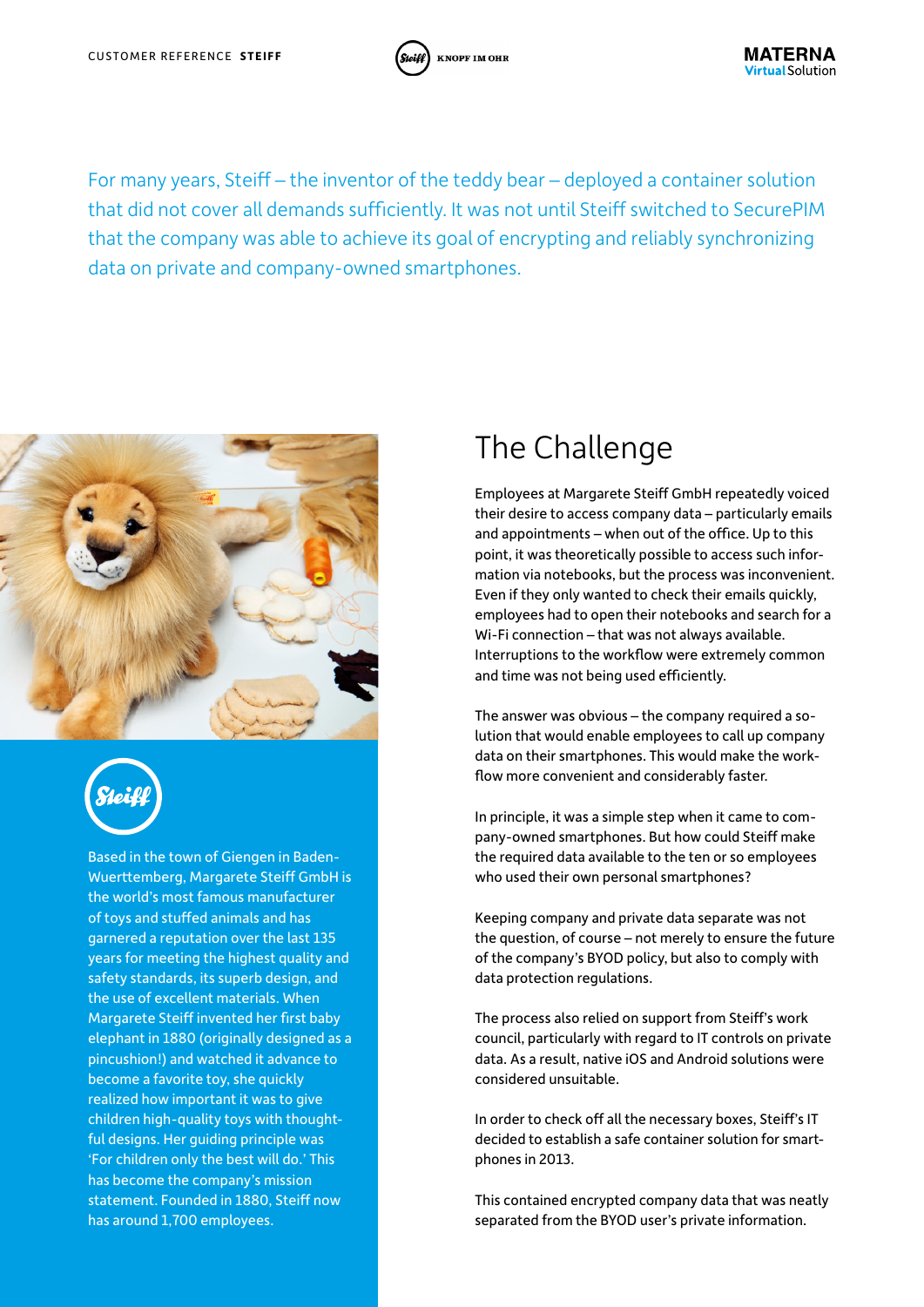



The idea was excellent in theory but frustrating in Why Steiff chose SecurePIM practice due to issues with data synchronization. 'In practice, deadlines and appointments did not always show up and sometimes disappeared entirely from mobile devices,' explains Thomas Lutzmann, IT system administrator for Steiff. Contact details and emails were also not always updated properly. This solution made it impossible to work in a professional manner. In particular, Steiff's sales reps – who travel the world and especially the USA – depend heavily on reliable calendar entries.

- **+** High level of security Made in Germany
- **+** Approved by data protection officers and the works council. High level of security and control, but not at the expense of the user
- **+** Swift integration in the existing infrastructure
- **+** Short rollout phase
- **+** Intuitive use, minimal amount of training required, high level of acceptance by employees
- **+** Secure, international use of sensitive company data

#### The solution

IT began to search for a new container solution. After researching the market, they opted for Materna Virtual Solution.

SecurePIM by Materna Virtual Solution is a secure container solution for iOS and Android.

It covers classic Office features such as calendar, email, contacts, and filesharing as well as a hardened browser for accessing internal company documents. All data is fully encrypted, meaning it is protected on its way from the company to the mobile device and vice versa. Users can neither copy any of the data in SecurePIM to manually paste it into other apps, nor can other apps directly access the content of the container.

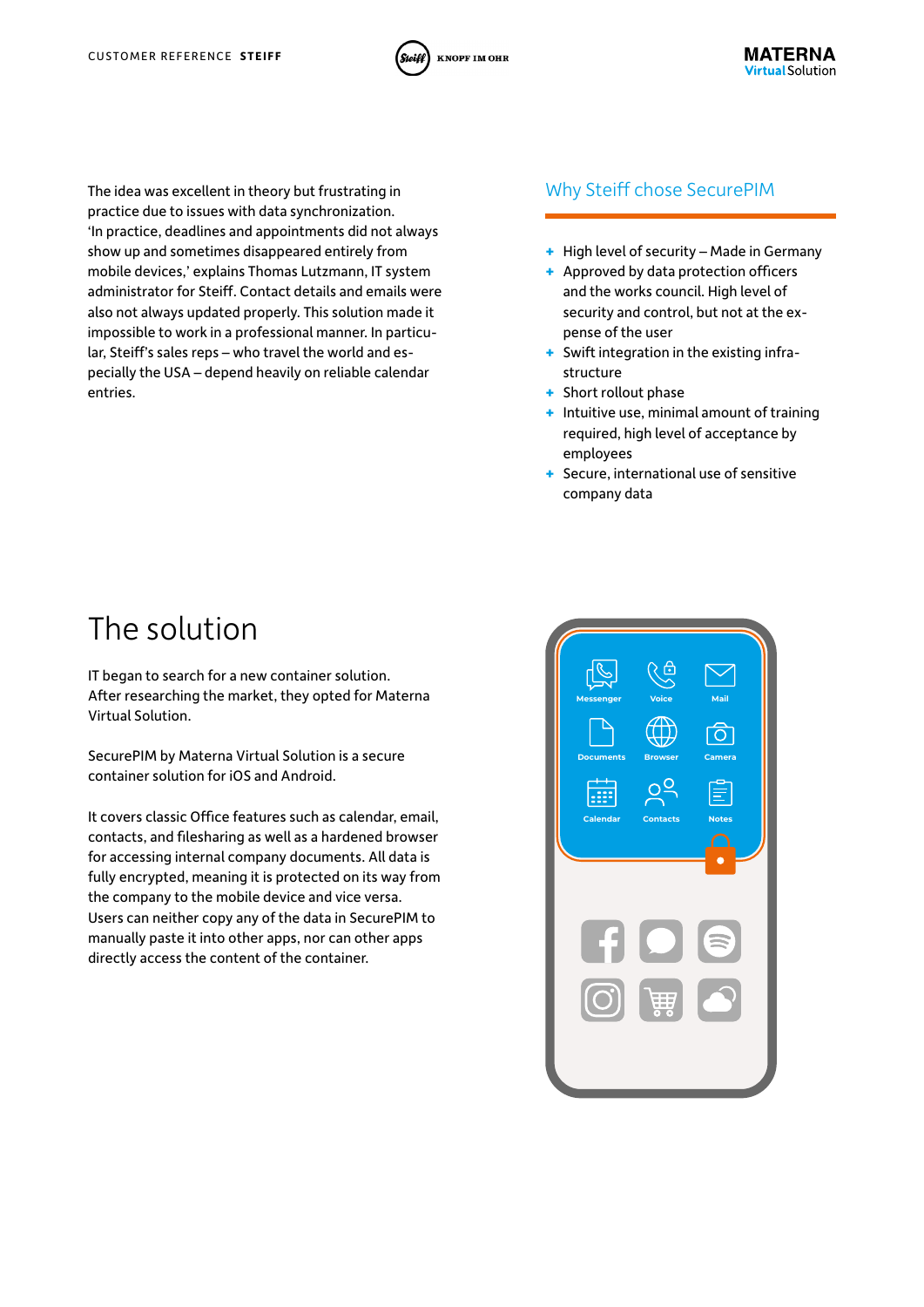

**KNOPF IM OHR** 

## Implementation

Impressed by the technical details, Steiff was ready to begin with the pilot phase. The company's IT department was supported by their IT partner in Fürth, SOFTWERK.

During the extensive pilot phase, feedback from those involved was unanimously positive. The app was found to be 'stable and reliable', and 'nice and easy to use'.

Hence IT decided to roll out the new solution companywide. During the summer of 2019, SecurePIM was installed on the devices of 90 users as planned. Today, the container solution is installed on 60 iOS and 30 Android smartphones; roughly 80 of these are company property, while 10 are privately owned.

Thanks to the fact that Steiff had gained experience with the previous service provider's container solution, the rollout was uncomplicated. 'Once the app was installed via MDM on the devices, we were able to help colleagues ourselves,' explains Lutzmann. 'IT gave them instructions, explained the new features and answered any questions they had.' Steiff uses a Domino server; a virtual instance of the IBM Traveler Server was added in order to synchronize data with mobile devices. IT partner Softwerk took care of all the other tasks involved in the project. 'Our internal workload was very manageable,' summarizes Lutzmann.

Steiff uses the SecurePIM Management Portal for managing users and security configurations. In addition to this, the company also deploys an MDM solution from Sophos.

**MATERNA** 

**Virtual Solution** 

Steiff uses SecurePIM in virtually all business areas within the company – from IT, sales & marketing, field work, and management to production and logistics. It is used not only by managers and team leaders, but also by employees for specific tasks. All who use it have confirmed that it enables them to work much faster than the previous solution. Before deciding on SecurePIM, Steiff's data protection officer and works council scrutinized the solution carefully. It met with unequivocal approval and was given the green light.

The fact that SecurePIM is a German product was the icing on the cake.

Equally, the fact that the solution is approved by the BSI (Germany's Federal Office for Information Security) and complies fully with the GDPR also played a role in the decision-making process. For the works council, one of the decisive factors in favor of the solution was the option to restrict the synchronization of emails to certain time frames so that employees no longer receive emails after 6 pm or on weekends. 'We're considering activating this feature at some stage in the future,' says Lutzmann.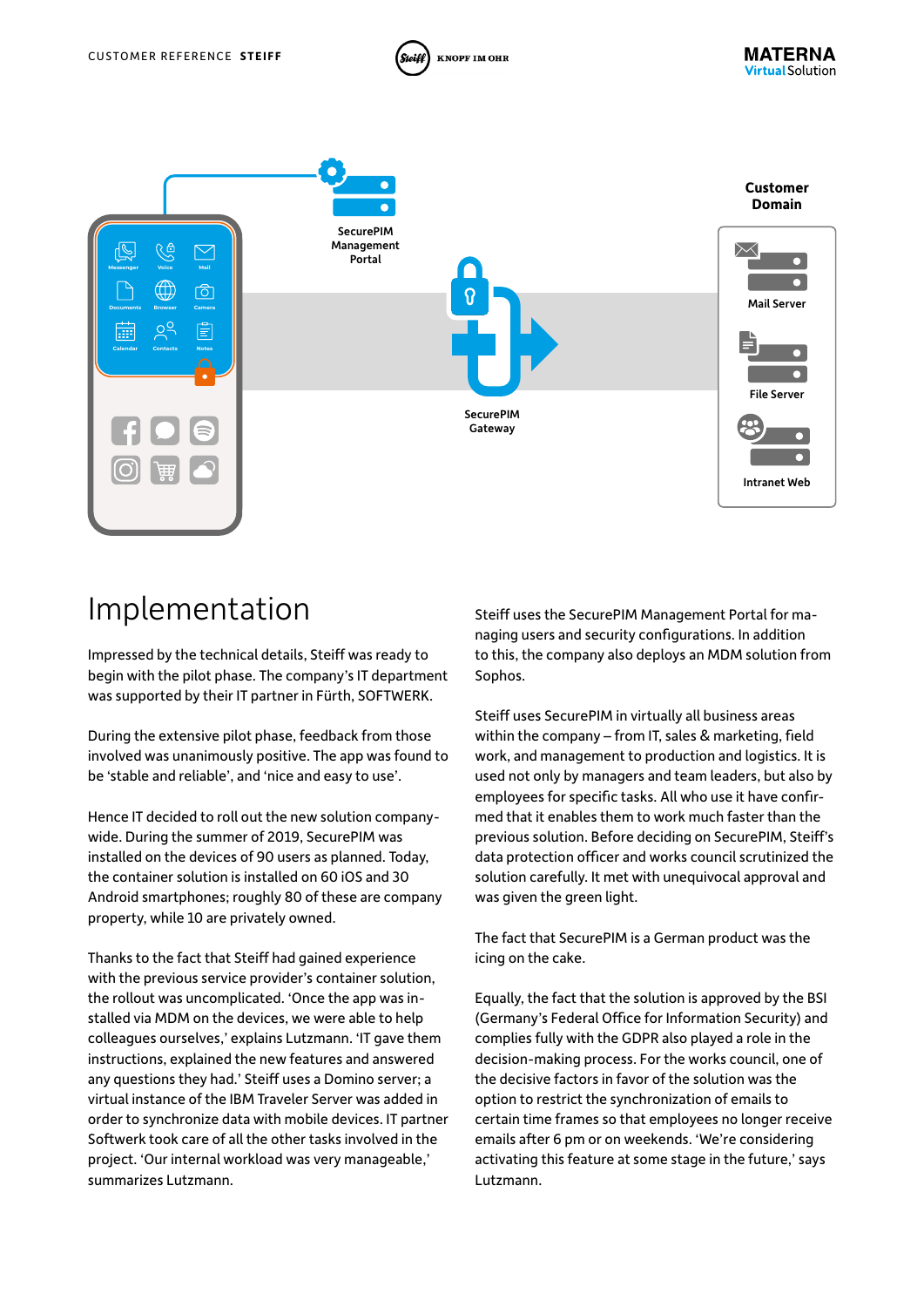

## The Outlook

SecurePIM has convincing advantages:

users at Steiff confirm that it is very user-friendly, and that the solution enables them to work faster. For Lutzmann, these are two very good reasons for pushing ahead with implementation in more areas of the company.

Ultimately, the aim is to install the solution on 150 end devices.

SecurePIM now enables employees in sales & marketing to respond swiftly and flexibly when appointments and deadlines are moved.

And what could be more important in sales & marketing than to interact flexibly with customers and potential customers?